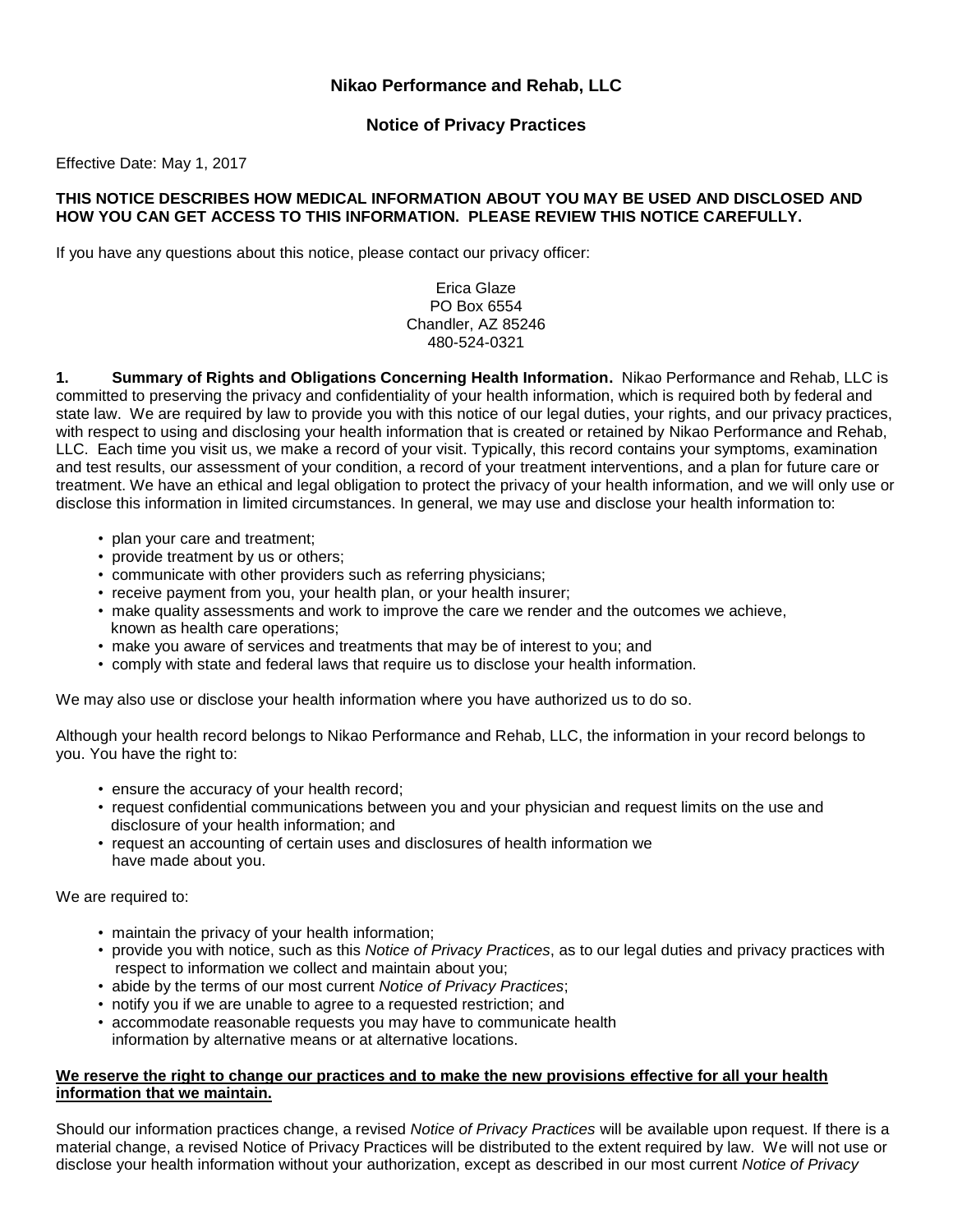*Practices.* In the following pages, we explain our privacy practices and your rights to your health information in more detail.

#### **2. We may use or disclose your medical information in the following ways:**

- *A. Treatment.* We may use and disclose your protected health information to provide, coordinate and manage your rehab care. That may include consulting with other health care providers about your health care or referring you to another health care provider for treatment including physicians, nurses, and other health care providers involved in your care. For example, we may we will release your protected health information to a specialist to whom you have been referred to ensure that the specialist has the necessary information he or she needs to diagnose and/or treat you.
- *B. Payment.* We may use and disclose your health information so that we may bill and collect payment for the services that we provided to you. For example, we may contact your health insurer to verify your eligibility for benefits, and may need to disclose to it some details of your medical condition or expected course of treatment. We may use or disclose your information so that a bill may be sent to you, your health insurer, or a family member. The information on or accompanying the bill may include information that identifies you and your diagnosis, as well as services rendered, any procedures performed, and supplies used. Also, we may provide health information to a collection agency, small claims court or other court of competent jurisdiction in the event your claims for our services are not paid within 90 days and you have not made alternative payment arrangements with us.
- *C. Health Care Operations.* We may use and disclose your health information to assist in the operation of our practice. For example, members of our staff may use information in your health record to assess the care and outcomes in your case and others like it as part of a continuous effort to improve the quality and effectiveness of the healthcare and services we provide. We may use and disclose your health information to conduct costmanagement and business planning activities for our practice. We may also provide such information to other health care entities for their health care operations. For example, we may provide information to your health insurer for its quality review purposes.
- *D. Students.* Student/interns in rehabilitation or health service related programs work in our facility from time to time to meet their educational requirements or to get health care experience. These students may observe or participate in your treatment or use your health information to assist in their training. You have the right to refuse to be examined, observed, or treated by any student or intern. If you do not want a student or intern to observe or participate in your care, please notify your provider.
- *E. Business Associates.* Nikao Performance and Rehab, LLC sometimes contracts with third-party business associates for services. Examples include answering services, transcriptionists, billing services, consultants, and legal counsel. We may disclose your health information to our business associates so that they can perform the job we have asked them to do. To protect your health information, however, we require our business associates to appropriately safeguard your information.
- *F. Appointment Reminders.* We may use and disclose Information in your medical record to contact you as a reminder that you have an appointment. We usually will call you at home the day before your appointment and leave a message for you on your answering machine or with an individual who responds to our telephone call. However, you may request that we call you only at a certain number or that we refrain from leaving messages and we will endeavor to accommodate all reasonable requests.
- *G. Treatment Options.* We may use and disclose your health information in order to inform you of alternative treatments.
- *H. Release to Family/Friends.* Our staff, using their professional judgment, may disclose to a family member, other relative, close personal friend or any other person you identify, your health information to the extent it is relevant to that person's involvement in your care or payment related to your care. We will provide you with an opportunity to object to such a disclosure whenever we practicably can do so. We may disclose the health information of minor children to their parents or guardians unless such disclosure is otherwise prohibited by law. However, please note that under some state laws, if a child age 14 or older requests that their medical information not be disclosed to a parent or guardian, we must comply with their request. Please let your provider know if you would not like us to release information to a family member or friend.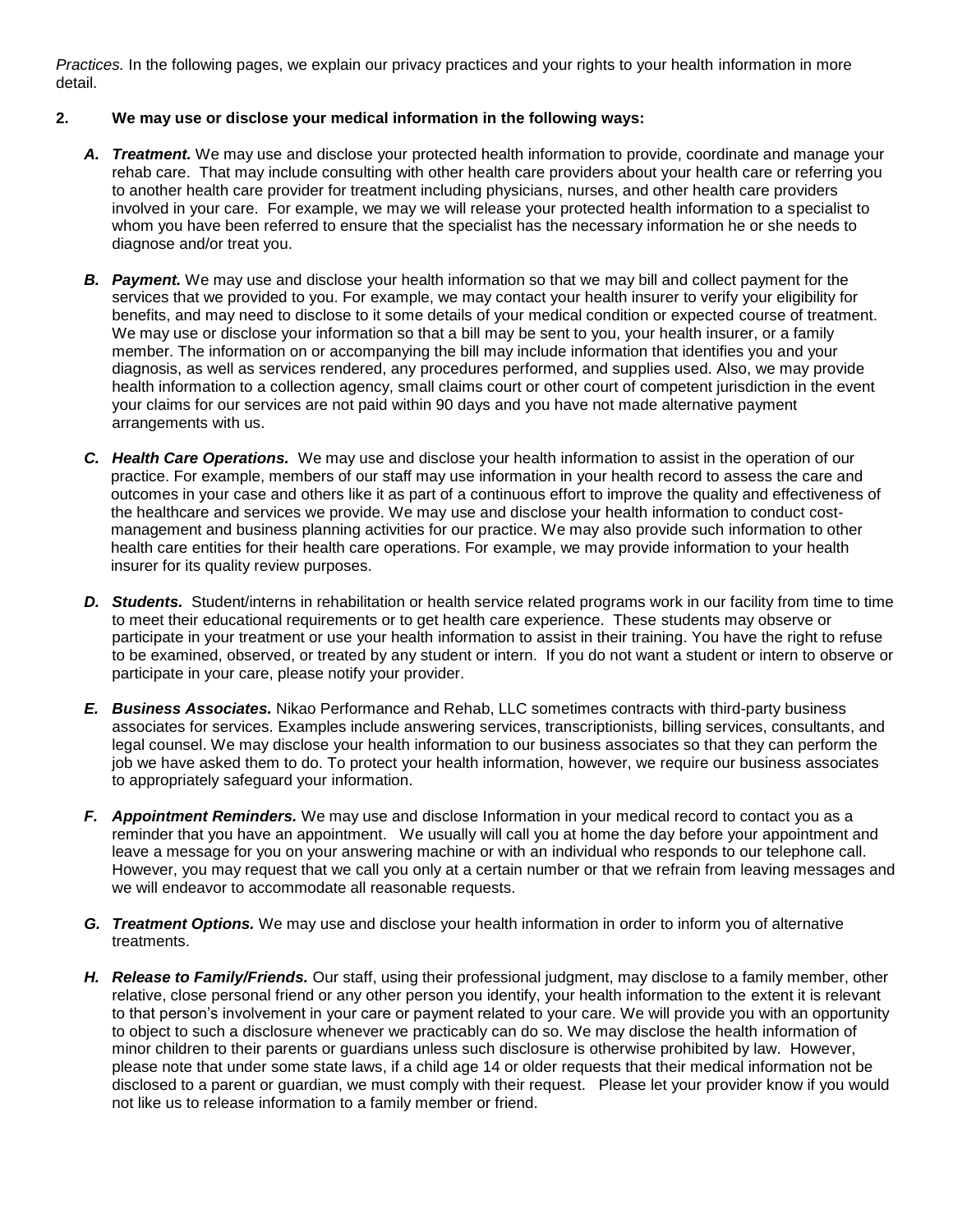- *I. Health-Related Benefits and Services.* We may use and disclose health information to tell you about healthrelated benefits or services that may be of interest to you. In face- to-face communications, such as appointments with your provider, we may tell you about other products and services that may be of interest you.
- *J. Newsletters and Other Communications.* We may use your personal information in order to communicate to you via newsletters (including electronic newsletters), mailings, or other means regarding treatment options, health related information, disease management programs, wellness programs, or other community based initiatives or activities in which our practice is participating.
- *K. Disaster Relief.* We may disclose your health information in disaster relief situations where disaster relief organizations seek your health information to coordinate your care, or notify family and friends of your location and condition. We will provide you with an opportunity to agree or object to such a disclosure whenever we practicably can do so.
- *L. Marketing.* In most circumstances, we are required by law to receive your written authorization before we use or disclose your health information for marketing purposes. However, we may provide you with promotional gifts of nominal value. Under no circumstances will we sell our patient lists or your health information to a third party without your written authorization.
- *M. Fundraising.* We may use certain information (name only, address, telephone number, date of service, age and gender) to contact you as part of fundraising efforts our practice participates in. If you do not wish to be contacted about our fundraising activities, please notify your provider or our privacy officer.
- *N. Public Health Activities.* We may disclose medical information about you for public health activities. These activities generally include the following:
	- licensing and certification carried out by public health authorities;
	- prevention or control of disease, injury, or disability;
	- reports of births and deaths;
	- reports of child abuse or neglect;
	- notifications to people who may have been exposed to a disease or may be at risk for contracting or spreading a disease or condition;
	- organ or tissue donation: and
	- notifications to appropriate government authorities if we believe a patient has been the victim of abuse, neglect, or domestic violence. We will make this disclosure when required by law, or if you agree to the disclosure, or when authorized by law and in our professional judgment disclosure is required to prevent serious harm.
- *O. Food and Drug Administration (FDA).* We may disclose to the FDA and other regulatory agencies of the federal and state government health information relating to adverse events with respect to food, supplements, products and product defects, or post-marketing monitoring information to enable product recalls, repairs, or replacement.
- *P. Research.* We may disclose your health information to researchers when the information does not directly identify you as the source of the information or when a waiver has been issued by an institutional review board or a privacy board that has reviewed the research proposal and protocols for compliance with standards to ensure the privacy of your health information.
- *Q. Workers Compensation.* We may disclose your health information to the extent authorized by and to the extent necessary to comply with laws relating to workers' compensation or other similar programs established by law.
- *R. Law Enforcement.* We may release your health information:
	- in response to a court order, subpoena, warrant, summons, or similar process of authorized under state or federal law;
	- to identify or locate a suspect, fugitive, material witness, or similar person;
	- about the victim of a crime if, under certain limited circumstances, we are unable to obtain the person's agreement;
	- about a death we believe may be the result of criminal conduct;
	- about criminal conduct at [name of provider];
	- to coroners or medical examiners;
	- in emergency circumstances to report a crime, the location of the crime or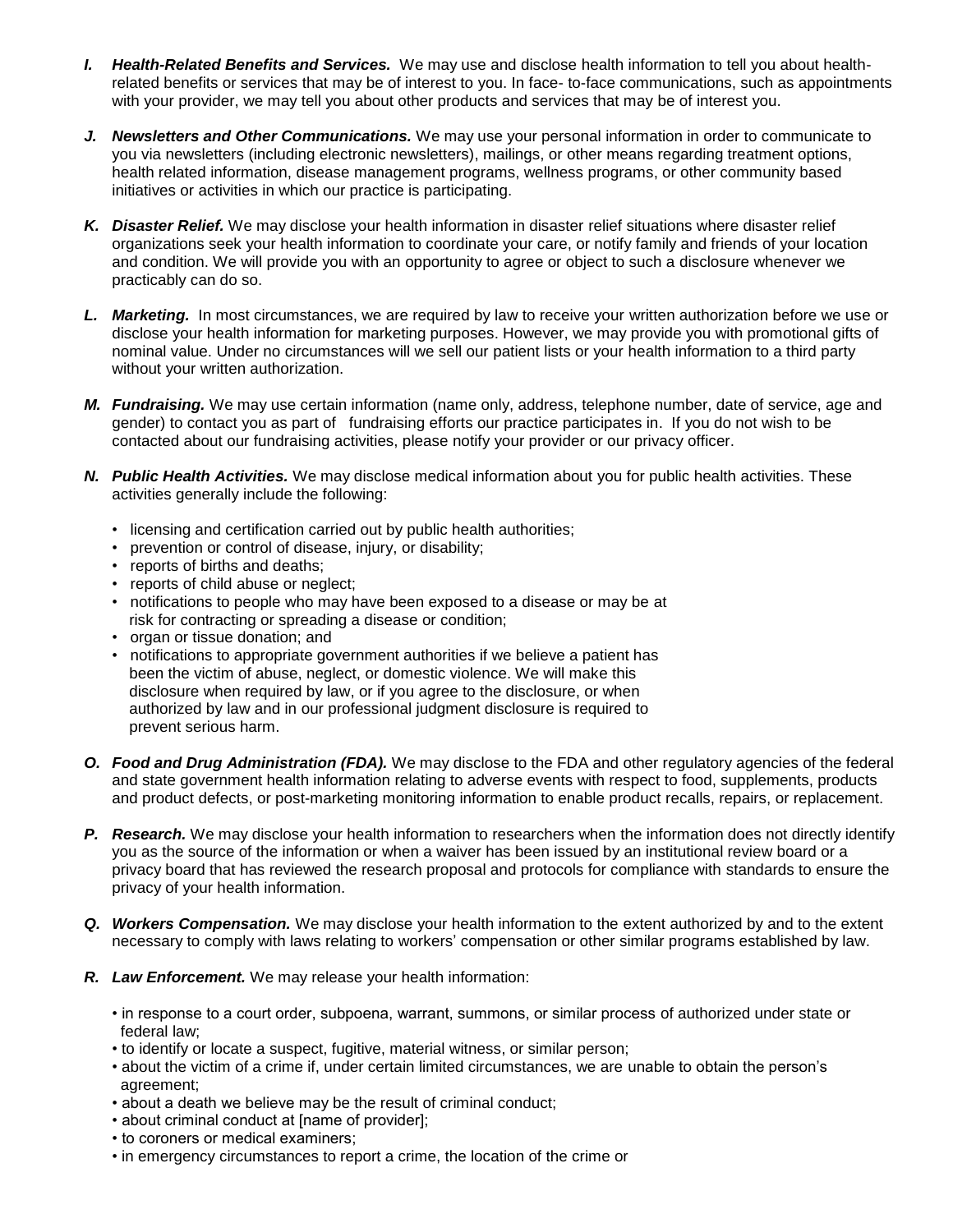victims, or the identity, description, or location of the person who committed the crime;

- to authorized federal officials for intelligence, counterintelligence, and other national security authorized by law; and
- to authorized federal officials so they may conduct special investigations or provide protection to the President, other authorized persons, or foreign heads of state.
- *S. De-identified Information.* We may use your health information to create "de-identified" information or we may disclose your information to a business associate so that the business associate can create de-identified information on our behalf. When we "de-identify" health information, we remove information that identifies you as the source of the information. Health information is considered "de-identified" only if there is no reasonable basis to believe that the health information could be used to identify you.
- *T. Personal Representative.* If you have a personal representative, such as a legal guardian, we will treat that person as if that person is you with respect to disclosures of your health information. If you become deceased, we may disclose health information to an executor or administrator of your estate to the extent that person is acting as your personal representative.
- *U. HLTV-III Test.* If we perform the HLTV-III test on you (to determine if you have been exposed to HIV), we will not disclose the results of the test to anyone but you without your written consent unless otherwise required by law. We also will not disclose the fact that you have taken the test to anyone without your written consent unless otherwise required by law.
- *V. Limited Data Set.* We may use and disclose a limited data set that does not contain specific readily identifiable information about you for research, public health, and health care operations. We may not disseminate the limited data set unless we enter into a data use agreement with the recipient in which the recipient agrees to limit the use of that data set to the purposes for which it was provided, ensure the security of the data, and not identify the information or use it to contact any individual.

**3. Authorization for Other Uses of Medical Information.** Uses of medical information not covered by our most current *Notice of Privacy Practices* or the laws that apply to us will be made only with your **written authorization**. You should be aware that we are not responsible for any further disclosures made by the party you authorize us to release information to. If you provide us with authorization to use or disclose medical information about you, you may revoke that authorization, in writing, at any time. If you revoke your authorization, we will no longer use or disclose medical information about you for the reasons covered by your written authorization, except to the extent that we have already taken action in reliance on your authorization or, if the authorization was obtained as a condition of obtaining insurance coverage and the insurer has the right to contest a claim or the insurance coverage itself. We are unable to take back any disclosures we have already made with your authorization, and we are required to retain our records of the care that we provided to you.

**4. Your Health Information Rights.** You have the following rights regarding medical information we gather about you:

*A. Right to Obtain a Paper Copy of This Notice.* You have the right to a paper copy of this Notice of Privacy Practices at any time. Even if you have agreed to receive this notice electronically, you are still entitled to a paper copy.

*B. Right to Inspect and Copy.* You have the right to inspect and copy medical information that may be used to make decisions about your care. This includes medical and billing records.

To inspect and copy medical information, you must submit a written request to our privacy officer. We will supply you with a form for such a request. If you request a copy of your medical information, we may charge a reasonable fee for the costs of labor, postage, and supplies associated with your request. We may not charge you a fee if you require your medical information for a claim for benefits under the Social Security Act (such as claims for Social Security, Supplemental Security Income, and any other state or federal needs-based benefit program.

If your medical information is maintained in an electronic health record, you also have the right to request that an electronic copy of your record be sent to you or to another individual or entity. We may charge you a reasonable cost based fee limited to the labor costs associated with transmitting the electronic health record.

*C. Right to Amend.* If you feel that medical information we have about you is incorrect or incomplete, you may ask us to amend the information. You have the right to request an amendment for as long as we retain the information.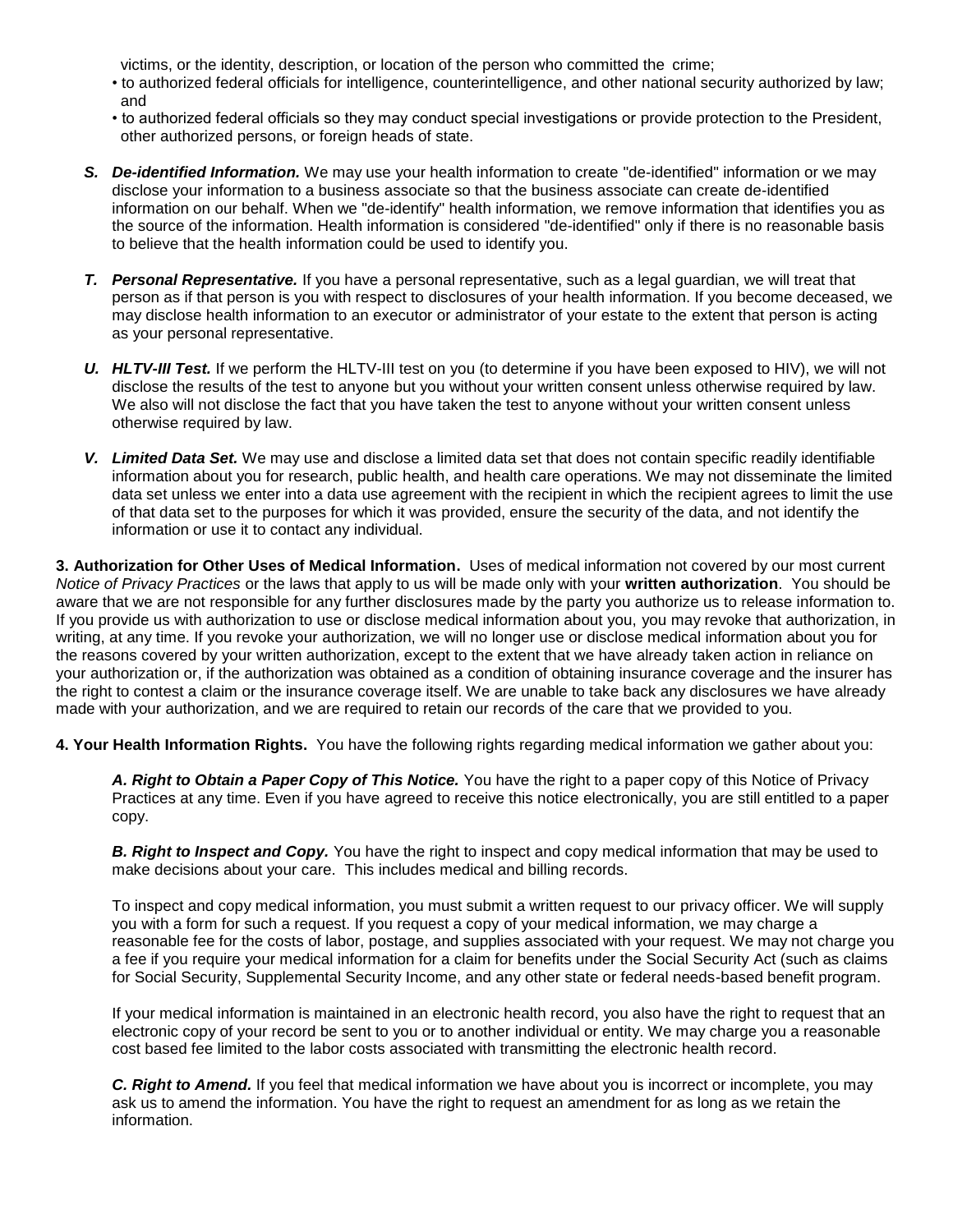To request an amendment, your request must be made in writing and submitted to our privacy officer. In addition, you must provide a reason that supports your request. We may deny your request for an amendment if it is not in writing or does not include a reason to support the request. In addition, we may deny your request if you ask us to amend information that:

- was not created by us, unless the person or entity that created the information is no longer available to make the amendment;
- is not part of the medical information kept by or for [name of provider];
- is not part of the information which you would be permitted to inspect and copy; or
- is accurate and complete.

If we deny your request for amendment, you may submit a statement of disagreement. We may reasonably limit the length of this statement. Your letter of disagreement will be included in your medical record, but we may also include a rebuttal statement.

*D. Right to an Accounting of Disclosures.* You have the right to request an accounting of disclosures of your health information made by us. In your accounting, we are not required to list certain disclosures, including:

- disclosures made for treatment, payment, and health care operations purposes or disclosures made incidental to treatment, payment, and health care operations, however, if the disclosures were made through an electronic health record, you have the right to request an accounting for such disclosures that were made during the previous 3 years;
- disclosures made pursuant to your authorization;
- disclosures made to create a limited data set;
- disclosures made directly to you.

To request an accounting of disclosures, you must submit your request in writing to our privacy officer. Your request must state a time period which may not be longer than six years and may not include dates before April 14, 2003. Your request should indicate in what form you would like the accounting of disclosures (for example, on paper or electronically by e-mail). The first accounting of disclosures you request within any 12-month period will be free. For additional requests within the same period, we may charge you for the reasonable costs of providing the accounting of disclosures. We will notify you of the costs involved and you may choose to withdraw or modify your request at that time, before any costs are incurred. Under limited circumstances mandated by federal and state law, we may temporarily deny your request for an accounting of disclosures.

*E. Right to Request Restrictions.* You have the right to request a restriction or limitation on the medical information we use or disclose about you for treatment, payment, or health care operations. If you paid out-ofpocket for a specific item or service, you have the right to request that medical information with respect to that item or service not be disclosed to a health plan for purposes of payment or health care operations, and we are required to honor that request. You also have the right to request a limit on the medical information we communicate about you to someone who is involved in your care or the payment for your care.

Except as noted above, we are not required to agree to your request. If we do agree, we will comply with your request unless the restricted information is needed to provide you with emergency treatment. To request restrictions, you must make your request in writing to our privacy officer. In your request, you must tell us:

- what information you want to limit;
- whether you want to limit our use, disclosure, or both; and
- to whom you want the limits to apply.

*F. Right to Request Confidential Communications.* You have the right to request that we communicate with you about medical matters in a certain way or at a certain location. For example, you can ask that we only contact you at work or by e-mail. To request confidential communications, you must make your request in writing to your provider or our privacy officer. We will not ask you the reason for your request. We will accommodate all reasonable requests. Your request must specify how or where you wish to be contacted.

*G. Right to Receive Notice of a Breach.* We are required to notify you by first class mail or by e-mail (if you have indicated a preference to receive information by e-mail), of any breaches of Unsecured Protected Health Information as soon as possible, but in any event, no later than 60 days following the discovery of the breach. "Unsecured Protected Health Information" is information that is not secured through the use of a technology or methodology identified by the Secretary of the U.S. Department of Health and Human Services to render the